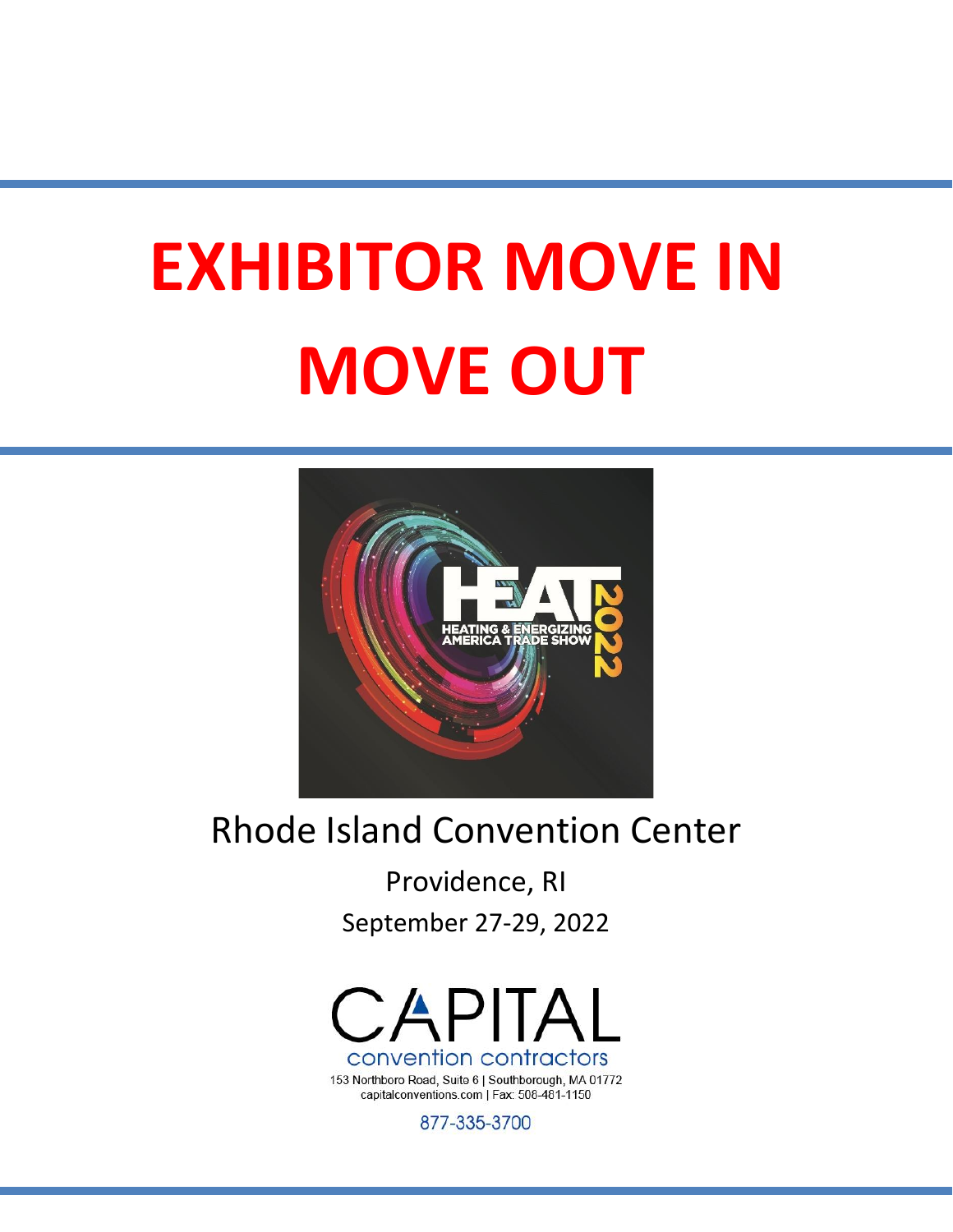

**Heating & Energizing America Trade Show** Rhode Island Convention Center Providence, RI **September 27-29, 2022**

## **RHODE ISLAND CONVENTION CENTER DISPLAY VEHICLE MOVE-IN/MOVE-OUT PROCEDURES** GENERAL POLICIES AND REGULATIONS

Capital Convention Contractors will marshal display vehicles in and out as follows:

**Location:** Rhode Island Convention Center 1 Sabin Street Providence, RI 02903

**Move-In Time:** Tuesday September 27, 2022, at 2:00 p.m. **SHARP**

PROCEED TO THE RHODE ISLAND CONVENTION CENTER LOADING DOCK FOR STAGING/MARSHALLING INSTRUCTIONS. *PLEASE BE ON TIME TO ENSURE ALL VEHICLES ARE PLACED INSIDE THE BUILDING BY 3:00PM*

**Move-out Time:** Thursday September 29, 2022, at 2:00 p.m.

#### **IMPORTANT:**

All vehicles must be removed from the building by 3:30 p.m. on Thursday September 29, 2022.

#### **Display Vehicles**

- Vehicles for Exhibits and Expositions must be pre-approved by the RICC.
- All fuel tank openings shall be locked and/or sealed in an approved manner to prevent the escape of vapors (when feasible); fuel tanks shall not contain an excess of  $\frac{1}{2}$  their capacity or contain an excess of 10 gallons of fuel, whichever is less.
- At least one battery cable shall be removed from the battery(ies) used to start the vehicle engine and the disconnected battery cable shall then be taped.
- Batteries used to power auxiliary equipment shall be permitted to be kept in service.
- Fueling or defueling of vehicles shall be prohibited.
- Operation of small internal combustion enginesis prohibited (approval may be granted by the Fire Marshal in unusual circumstances).
- Vehicles shall not be moved during exhibit hours.
- Vehicles shall not be driven into the exhibition space unless prior approval has been obtained by the RICC.
- Plastic will be required under the vehicle once in place.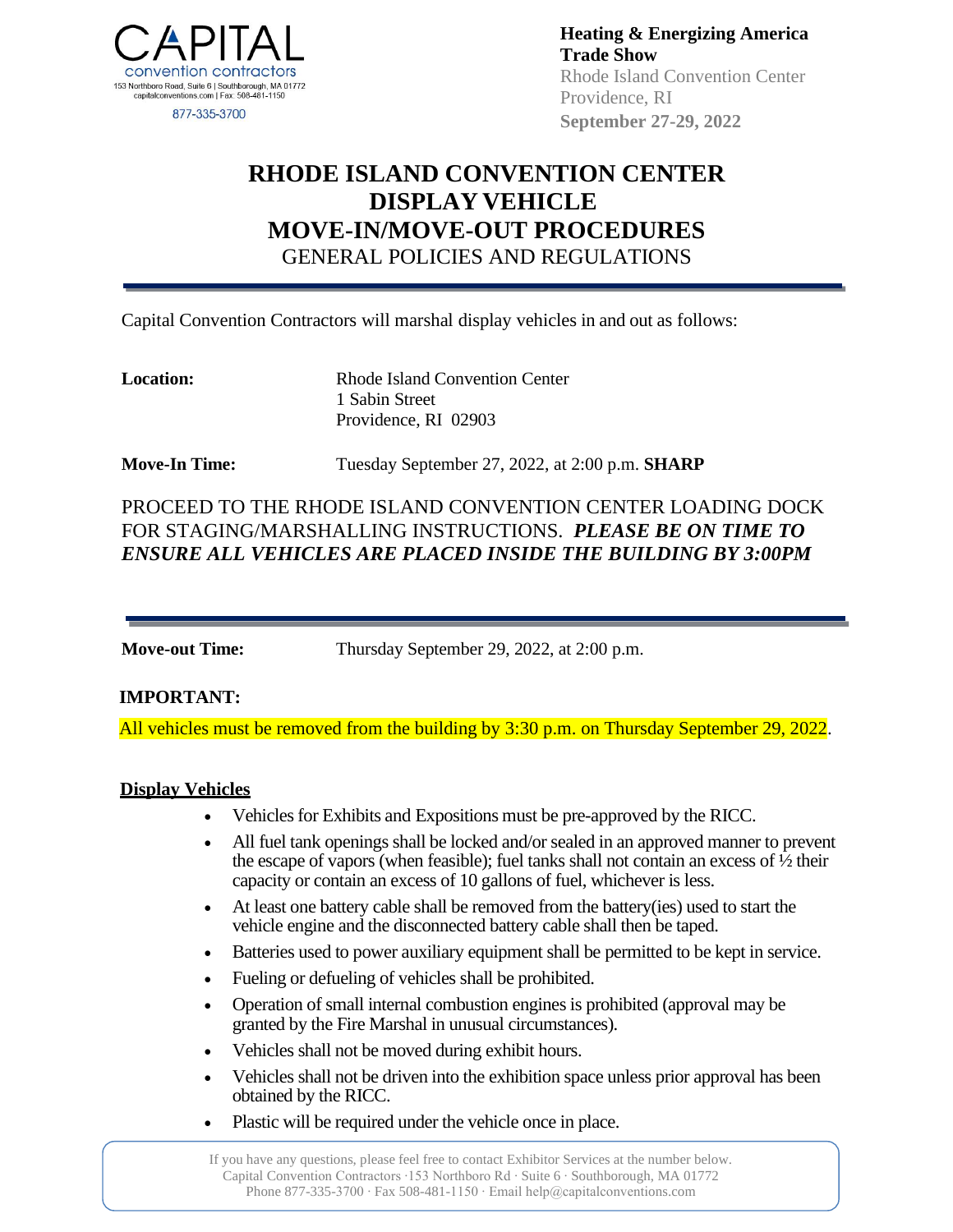# **UNLOADING/LOADING VEHICLES AT RHODE ISLAND CONVENTION CENTER**

**In accordance with the rules and regulations of the Rhode Island Convention Center, you may unload/load your own vehicle in the designated areas of the loading dock tarmac if they are:**

**Cars, Pickup Trucks, Minivans:**



You may not unload your own vehicle if it is larger than a mini van:

**Union Labor must unload**







**To utilize Union Labor - Refer to the Labor Order Form for information and rates.**

*Any vehicle, regardless of size,* **using the loading docks or parked on the ramp to the building require the use of Union Labor to load & unload.**

**Box Trucks require a minimum of 2 men for 1 hour each to unload, and again to load.**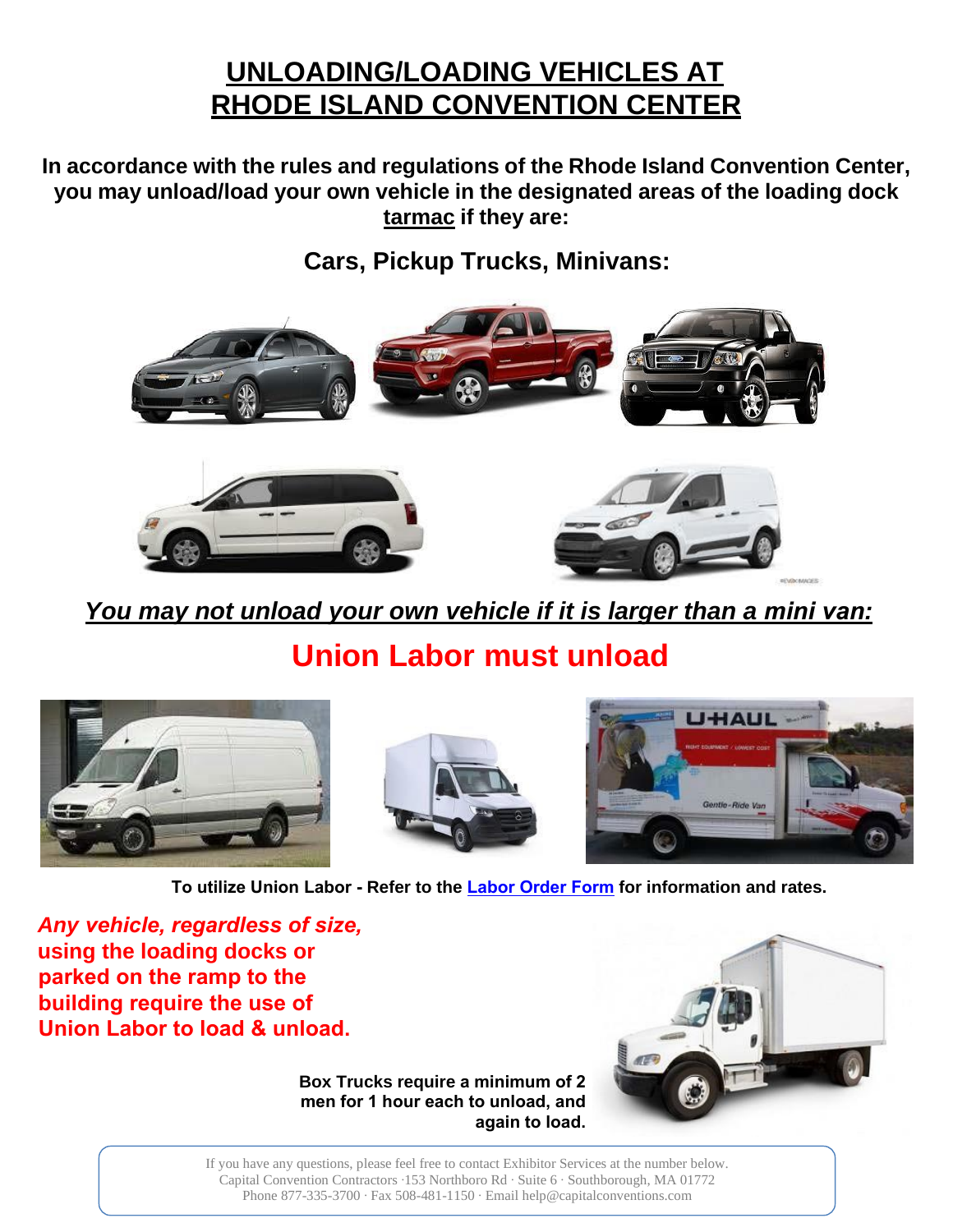

**Heating & Energizing America Trade Show** Rhode Island Convention Center Providence, RI  **September 27-29, 2022**

## **CART LOAD SERVICE ORDER FORM**

**Advance Order Price Deadline: September 14, 2022**

#### **Cart Load Service is available for Personally Owned Vehicles (POV) such as automobiles or vans/mini-vans only.**

Exhibitors who would like assistance with the unloading and re-loading of their show materials at the loading dock tarmac may order Cart Load Service through Capital at the rates listed below:

| <b>Load Description</b>      | <b>Advance Rate</b> | <b>Floor Rate</b> | <b>Total</b> |
|------------------------------|---------------------|-------------------|--------------|
| Up to ten (10) CARTONS/ITEMS | \$129.00            | \$156.00          |              |
| Over ten (10) CARTONS/ITEMS  | \$159.00            | \$194.00          |              |

#### Cart Load Service Guidelines

- Cart Load Service is only available during designated Exhibitor Move-in and Move-out hours.
- For ALL loaded trailers towed by a car or van and ALL loaded straight trucks a minimum labor charge of two (2) men for one (1) hour will apply. Please refer to our Advanced Labor Order Form to place orders for this service.
- Cart Load service pricing includes both load-in and load-out.
- Cart Load service is provided on a first-come, first serve basis for non-skidded and non-pallet items unloaded from and loaded into non-commercial vehicles.
- Cart Load service is for loose items only, NO MACHINERY.
- Cart Load service is provided from the loading dock to the exhibit booth only.
- Cart loaders are not available to assist with booth set-up or booth tear down, please order labor separately.

#### **ADVANCE DISCOUNT ORDER PAYMENT MUST BE RECEIVED 14 DAYS PRIOR TO MOVE-IN.**

- ❖ Cart Load Service orders are a prepaid service.
- ❖ Cancellation requires a written 24-hour notice for a refund.
- ❖ This is a round trip service. No refunds will be provided should the exhibitor decide not to use the full service.

|                                                                                                                                                                                                                                | Company Name |                | Booth #   |  |
|--------------------------------------------------------------------------------------------------------------------------------------------------------------------------------------------------------------------------------|--------------|----------------|-----------|--|
| Address and the contract of the contract of the contract of the contract of the contract of the contract of the contract of the contract of the contract of the contract of the contract of the contract of the contract of th |              | City/State/Zip | Signature |  |
| Phone (                                                                                                                                                                                                                        | Fax (        | Email address  |           |  |

Capital Convention Contractors ∙153 Northboro Rd ∙ Suite 6 ∙ Southborough, MA 01772 Phone 877-335-3700 ∙ Fax 508-481-1150 ∙ Email help@capitalconventions.com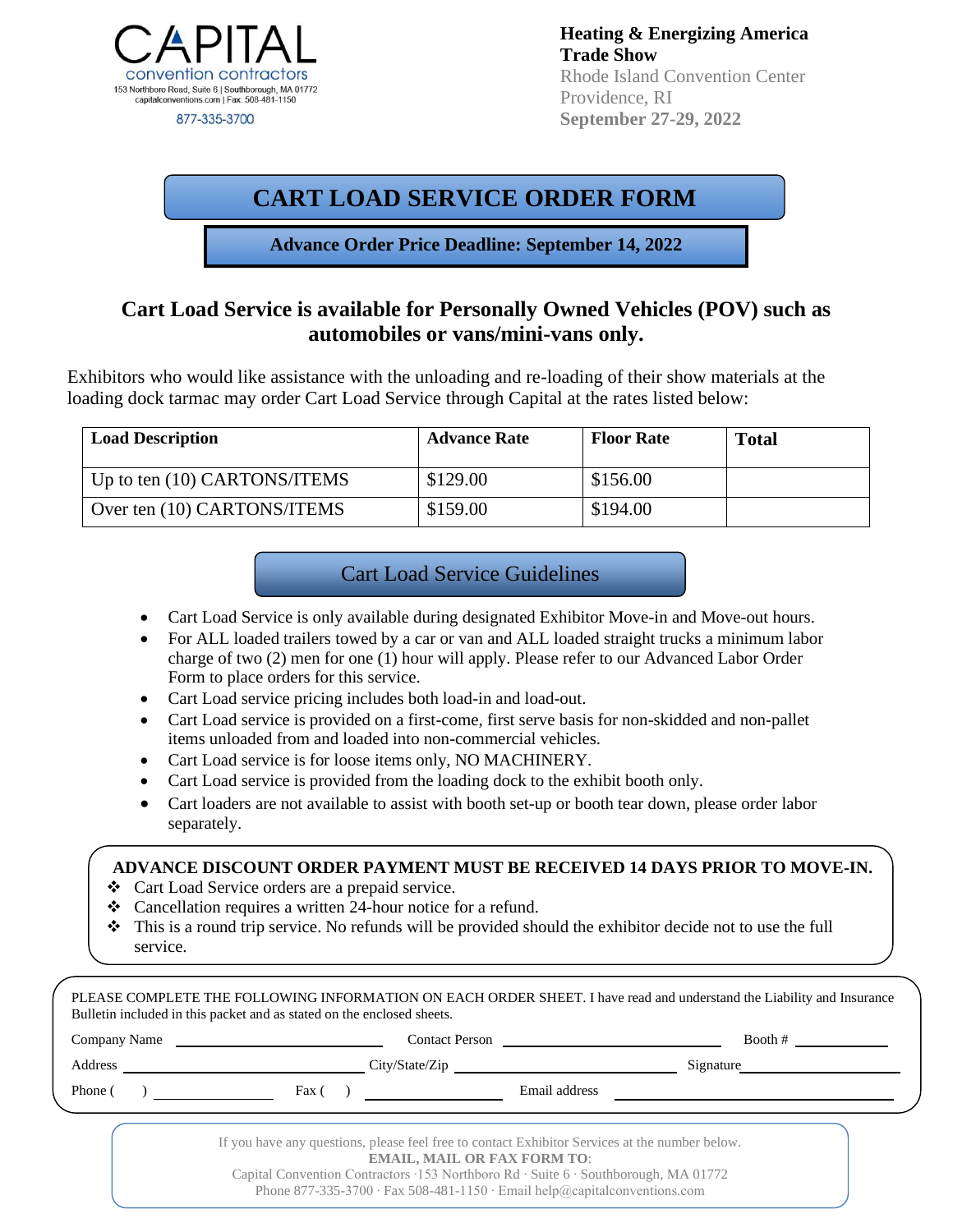

877-335-3700

**Heating & Energizing America Trade Show** Rhode Island Convention Center Providence, RI  **September 27-29, 2022**

# **RHODE ISLAND CONVENTION CENTER LABOR GUIDELINES & NON-OFFICIAL CONTRACTOR RULES FOR EXHIBITOR PARTICIPATION**

To assist you in planning for your participation in this upcoming exposition, we are certain you will appreciate knowing in advance that Union labor is required for certain aspects of your exhibit handling. To help you understand, we ask that you read the following:

#### **MATERIAL HANDLING**

Union regulations require that the official material handling contractor off-load all equipment and display materials for **ALL** trucks, including box rental trucks of any size, and all rental vans using the loading dock. **The use of fork trucks, pallet jacks and lift gates are only permitted by personnel of Capital Convention Contractors.**

Exhibitors are allowed to perform their own material handling, provided they meet all of the following criteria:

- Personnel performing the work must be **bonafide, full-time employees** of the exhibiting company.
- Exhibitors may load/unload uncrated materials from a mini-van, car, station wagon or pick-up truck owned by the exhibiting company.
- Exhibitors may use **only** hand-operated equipment, which they have provided; two-wheeled hand trucks and four-wheeled flat carts are permitted.
- Exhibitors choosing to handle their own materials are responsible for their own storage during the show.

#### **EXHIBIT INSTALLATION AND DISMANTLING**

Full time employees of the exhibiting companies may set their own exhibits without assistance from the Union employees. Any labor services that may be required beyond what your regular full time employees can provide must be rendered by the Union. Labor can be ordered in advance by returning the Labor Order Form, or at show site, at the service desk. Proof of full time employment status may be requested by the Union.

#### **NON-OFFICIAL CONTRACTOR RULES**

Non-Official Installation and Dismantling Contractors must use Union labor supplied by Capital Convention Contractors. Supervision by Non-Official is allowed.

The following is required:

- Non-Officials must furnish Show Management the names and addresses and telephone numbers of key executives for emergency contact.
- All personnel must be properly identified with a badge at show site.

This statement and insurance rider **is not** required by the exhibitors who plan to set-up and dismantle their own booths or equipment with their own employees.

All Non-Official Installation and Dismantle Contractors (supervisors) will be allowed on the exhibit floor **only** during official installation and dismantle hours, and must be identified with a temporary work pass, either supplied by Show Management or the Official Service Contractor.

#### **TIPPING**

CAPITAL CONVENTION CONTRACTORS requests that exhibitors do not tip our employees. They are paid at an excellent wage scale denoting a professional status, and we feel that tipping is not necessary. This applies to all employees. Any request for such should be brought to the attention of a Capital representative at the service desk or correspondence may be directed to the attention of the General Manager at the Capital office.

### **SAFETY**

Standing on chairs, tables, or other rental furniture is prohibited. This furniture is not engineered to support standing weight. CAPITAL CONVENTION CONTRACTORS cannot be responsible for injuries or falls caused by the improper use of this furniture. If assistance is required in assembling your booth, please order labor on the Labor Order Form and the necessary ladders and tools will be provided.